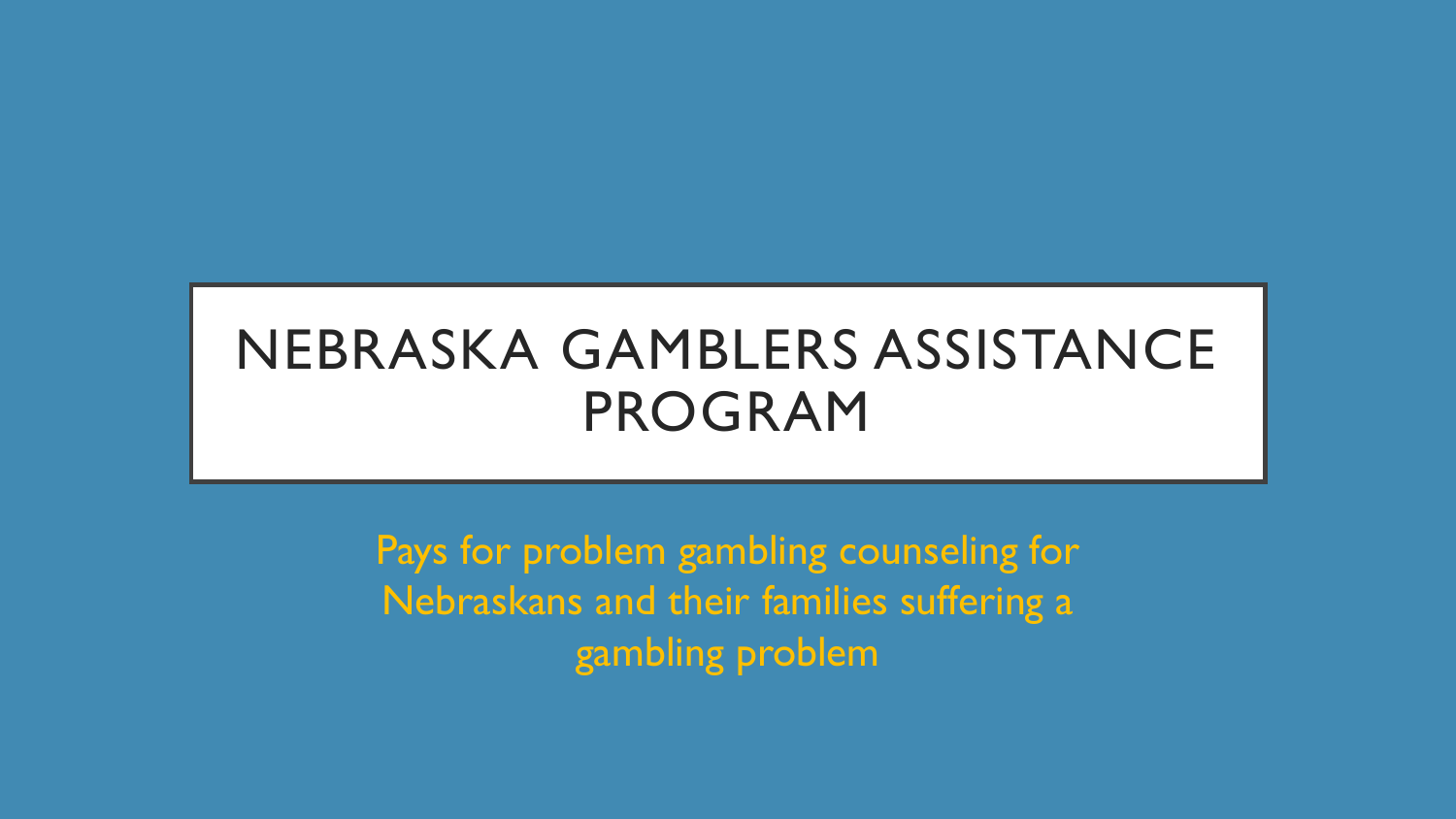## GAMBLING DISORDER

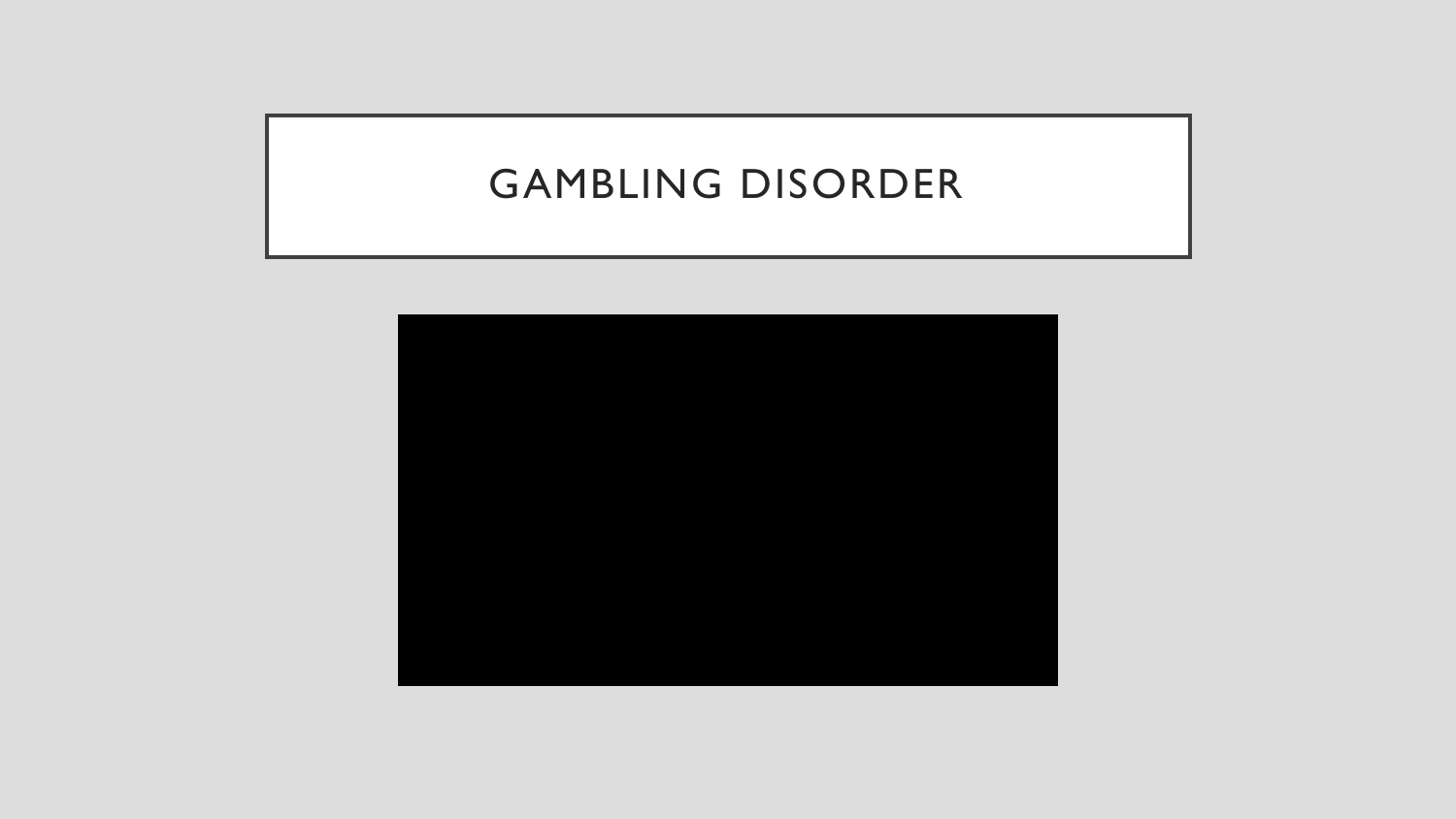### NEBRASKA GAMBLERS ASSISTANCE PROGRAM - WHAT IT IS

- The Nebraska Gamblers Assistance Program (GAP) receives Nebraska Lottery proceeds and directs a portion of the funds to pay for problem gambling counseling for Nebraskans and their families who experience a gambling problem.
- GAP trains and certifies problem gambling counselors who are located in private practice throughout Nebraska.
- GAP contracts with its certified problem gambling counselors to pay for counseling services for a Nebraskan or family member who is receiving care for a gambling problem.
- Problem gambling counseling may be received via confidential telehealth from the comfort of your home or office, using a personal computer or mobile device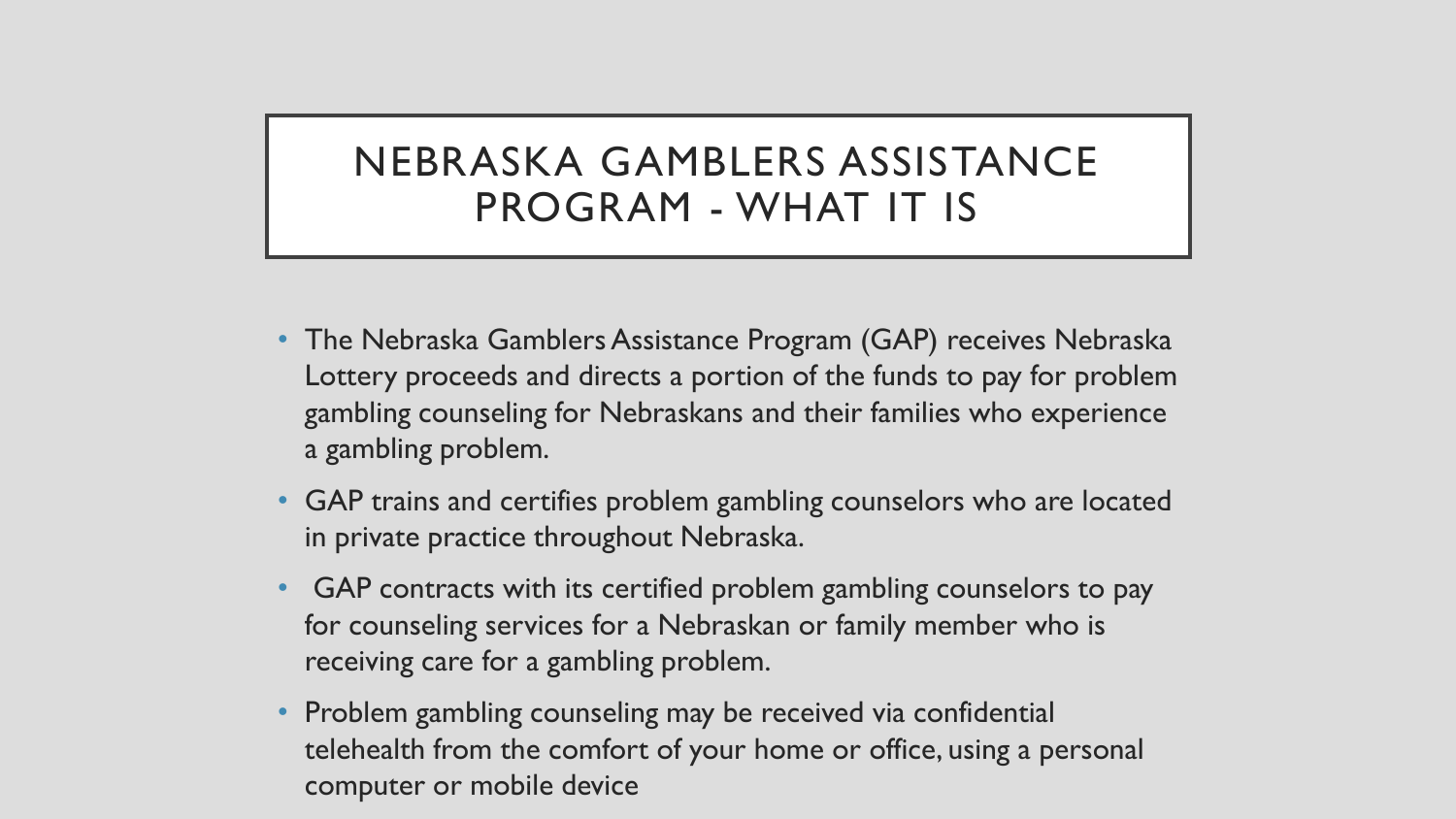### NEBRASKA GAMBLERS ASSISTANCE PROGRAM – HOW IT WORKS

- For immediate help, our 24/7 helpline operator at 1-800-522-4700 will take your call and help guide you to the best counselor for your situation.
- Go to problemgambling.Nebraska.gov/Counseling Services and find the name, phone number and email address of your choice.
- Contact a GAP problem gambling counselor from any Nebraska location and arrange to receive fact-to-face free and confidential problem gambling counseling from the comfort of your home or office via your phone, mobile device or home/office computer
- Problem gambling counseling is free and confidential, without co-pays or limits, to the number of counseling sessions for your or your family member.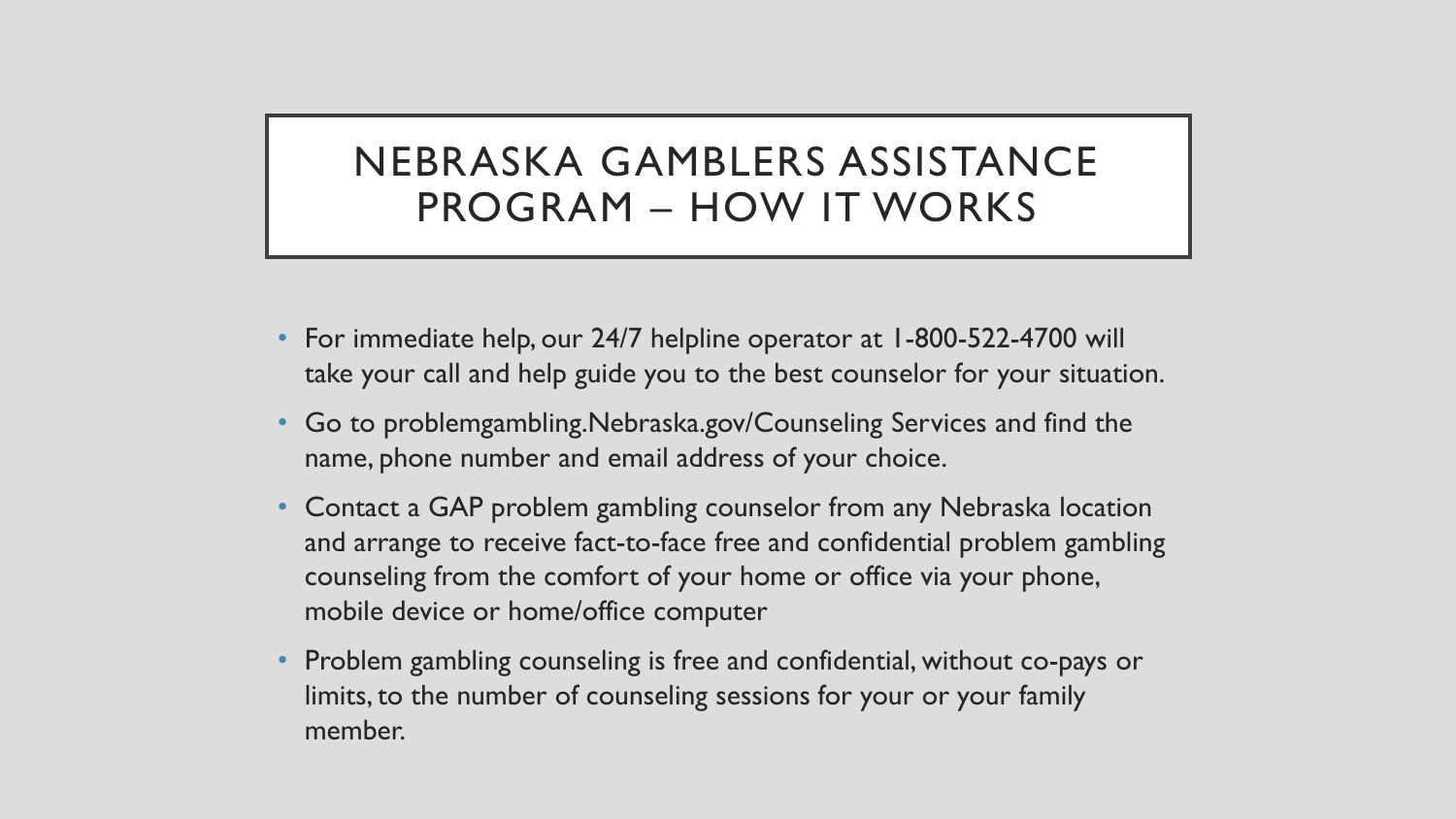## LET'S FOCUS ON THREE GROUPS VULNERABLE TO PROBLEM GAMBLING

- Employers Long term employees entrusted with large sums of company money expose an employer to financial crimes associated with gambling debt and employees to stress
- Seniors Many older people may feel lonely or isolated, have access to lifelong savings, enjoy adult entertainment that caters to them
- Young Adults 18-24 years old, action-oriented, risk-taking, competitive, enjoying higher incomes and more personal free time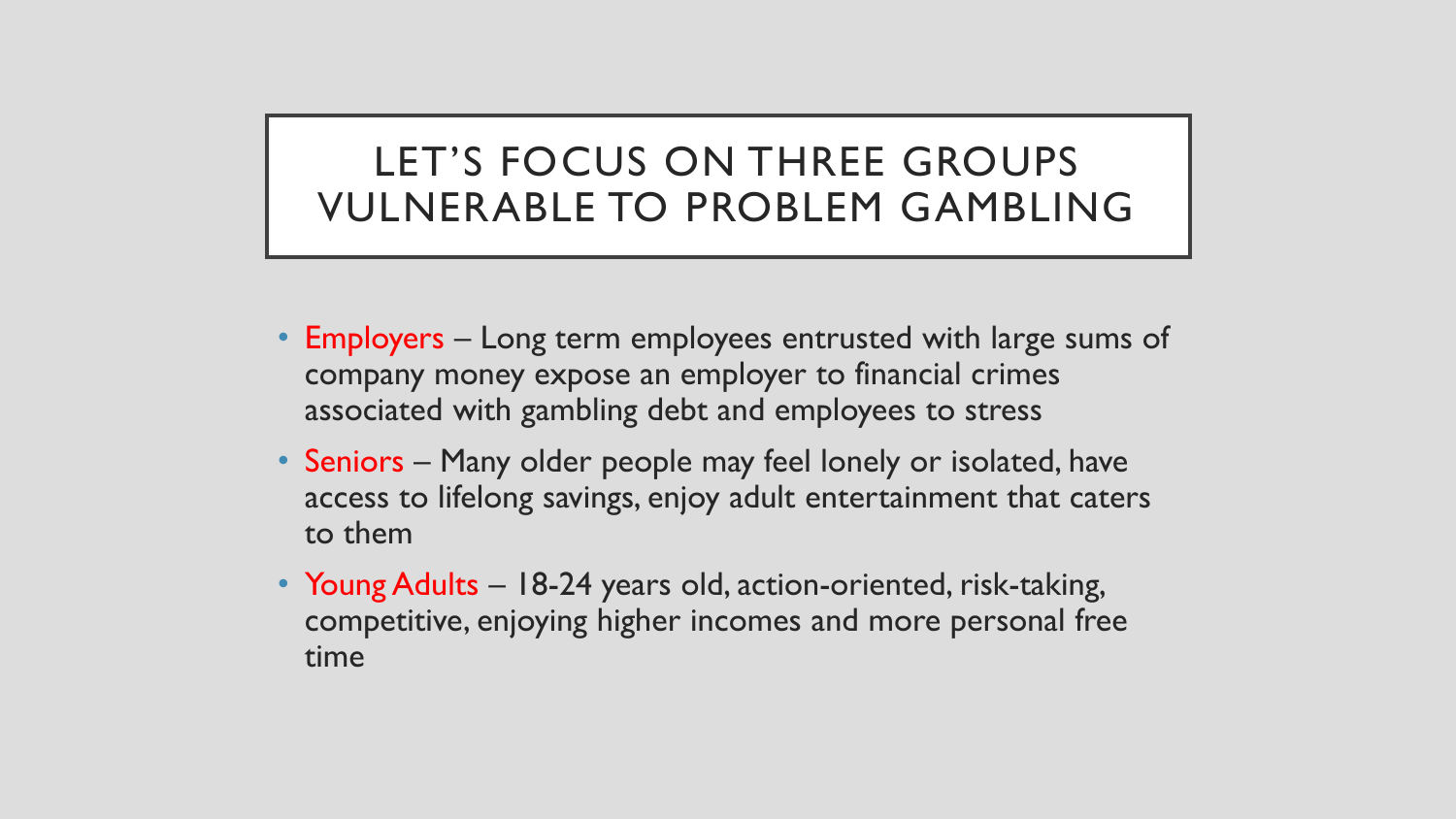### GAMBLING IN THE **WORKPLACE**

Most workplaces have policies against **alcohol** and drug use but rarely a gambling policy, which can pose a workplace hazard for employees as well as employers

- Problem gamblers at increased risk for medical problems, tend to have poorer overall health, and increased use of medical care
- Gambling problems are likely to appear at work, with increased absenteeism, poor work performance or use of work computers
- Financial distress from gambling losses and debts can lead to embezzlement or misuse of company funds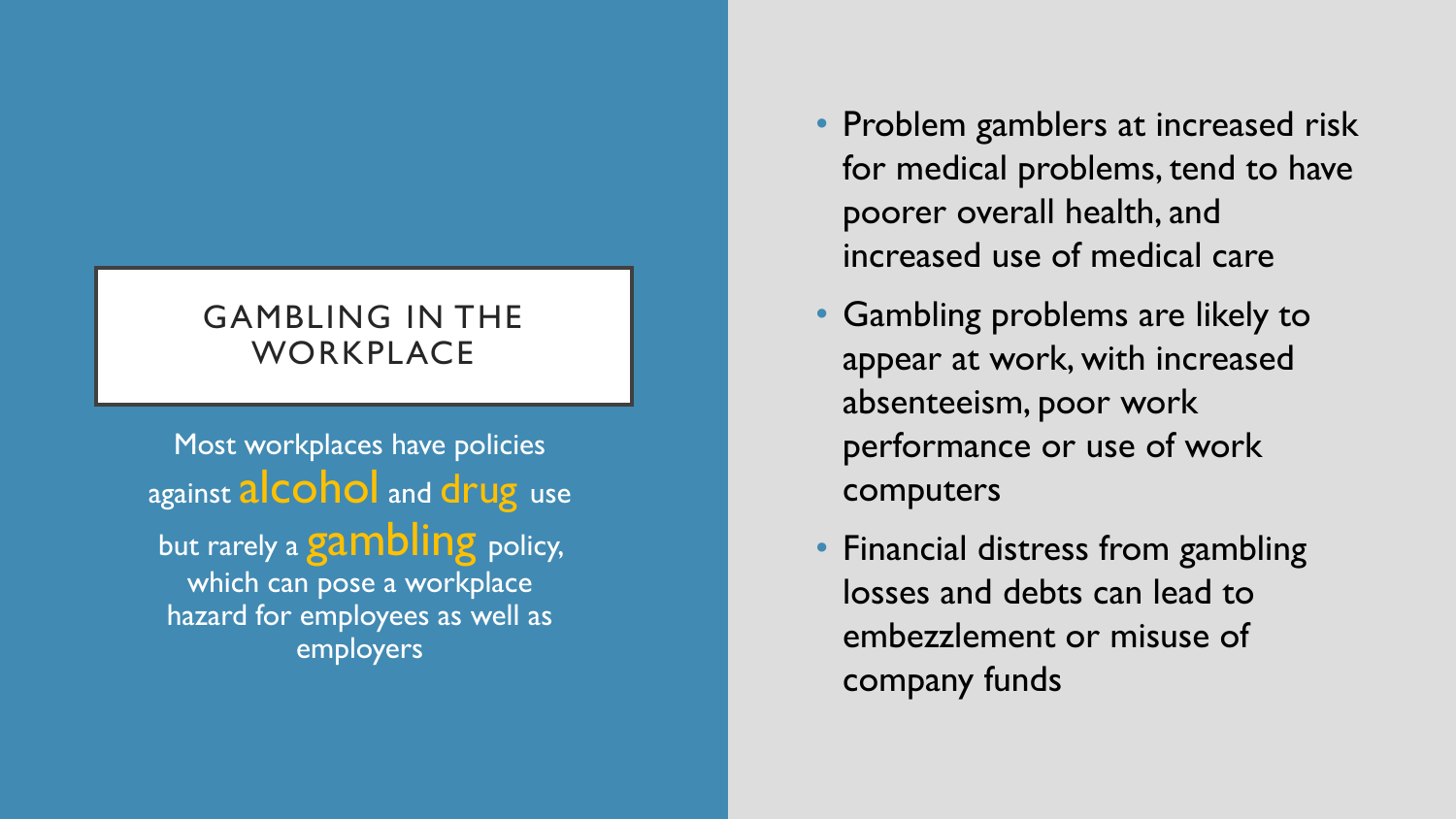## DOES YOUR WORKPLACE ENCOURAGE GAMBLING NOW?

### SPORTS BRACKETS

The two single largest sports betting events in U.S. are the Super Bowl and March Madness

### OFFICE POOLS

What date is the baby coming?

Let's go in together and buy some lottery tickets!

We'll reward the high seller next month with 100 lottery tickets!

This year, the office Christmas party will be at the Horseshoe Casino!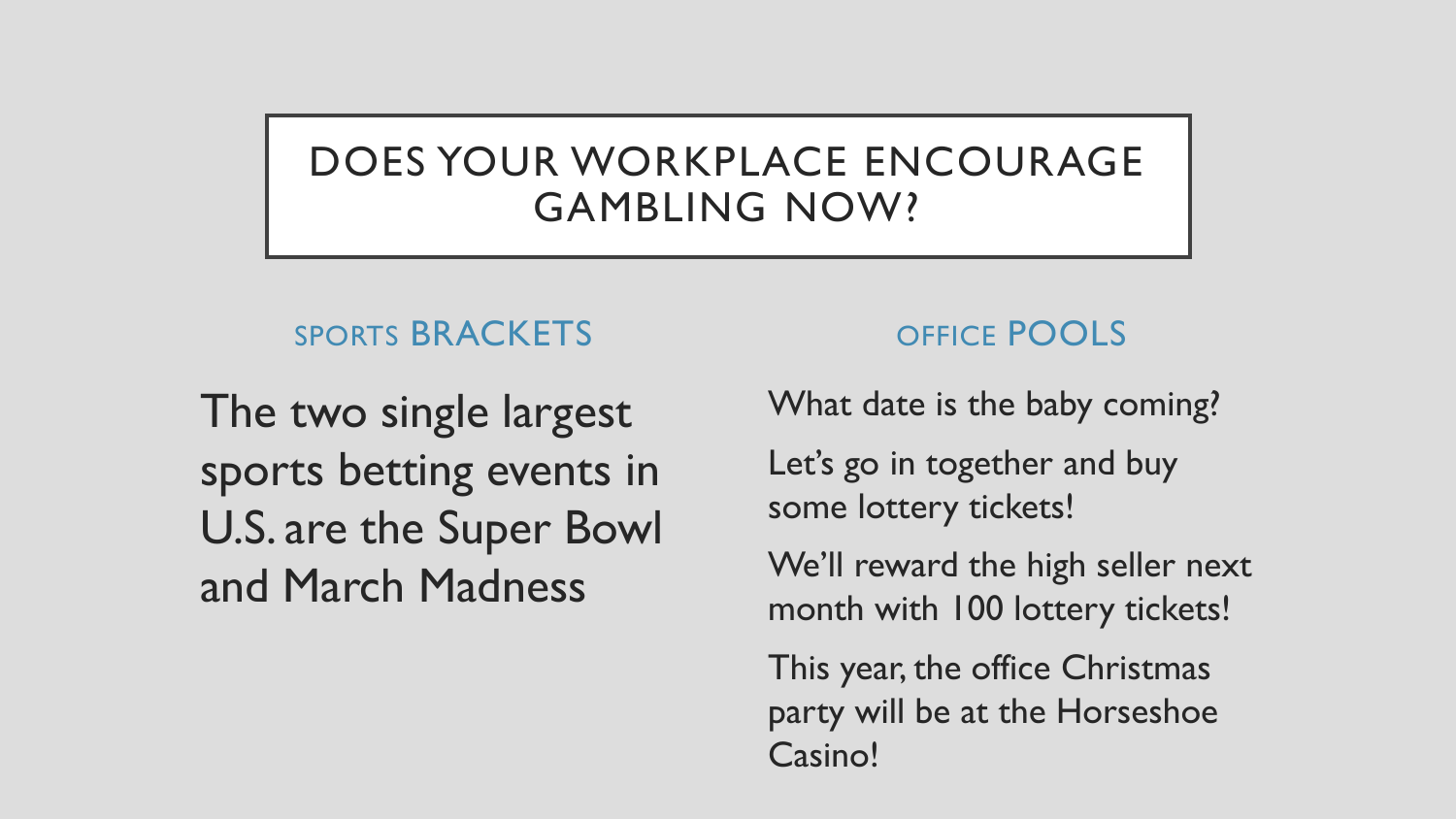## WORKPLACE GAMBLING POLICY

#### CLEAR HEALTH AND SAFETY GUIDELINES . . .

• Problem gambling is one workplace hazard that is poorly understood and rarely addressed.

#### ASSIST AND PROTECT

• The impact of problem gambling in the workplace can be as unhealthy in the workplace for other employees and employers as alcohol or drug abuse.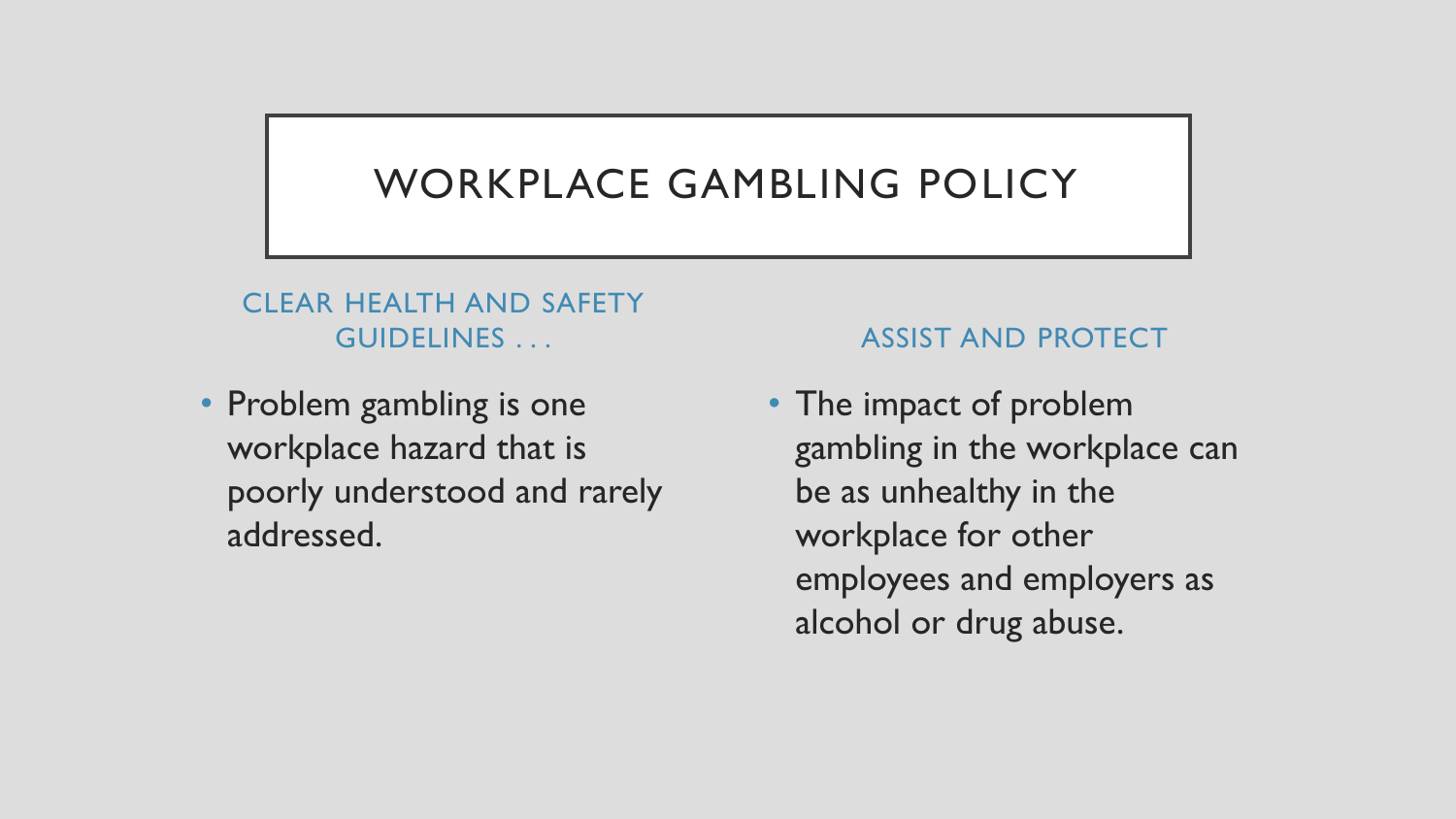### SENIORS AND GAMBLING

There are two kinds of gamblers: risk takers and escapists.

Casinos market themselves to seniors as happy safe places where they can socialize and get away from loneliness or loss.

- I in II Proportion of people over 65 who bet more than they could afford to lose the previous year\*
- 101 million number of visitors to American casinos in 2014, nearly half who were age 50 and older\*
- Casinos aggressively market to older adults to fill floors during off peak hours, stocking cabinets with adult napkins, staffing attendants with wheel chairs who greet patrons by name\*
- Casinos lavish personal attention on older people, assigning them VIP hosts who eat meals with them, remind them to take their medicine and ask them about their health\*
- Casino hosts are paid bonuses based on how much a gambler loses\*
- A casino is a business that exists to get as much money from each customer as possible
- \**The Casino Trap* by John Rosengren, AARP Bulletin, October, 2016 issue.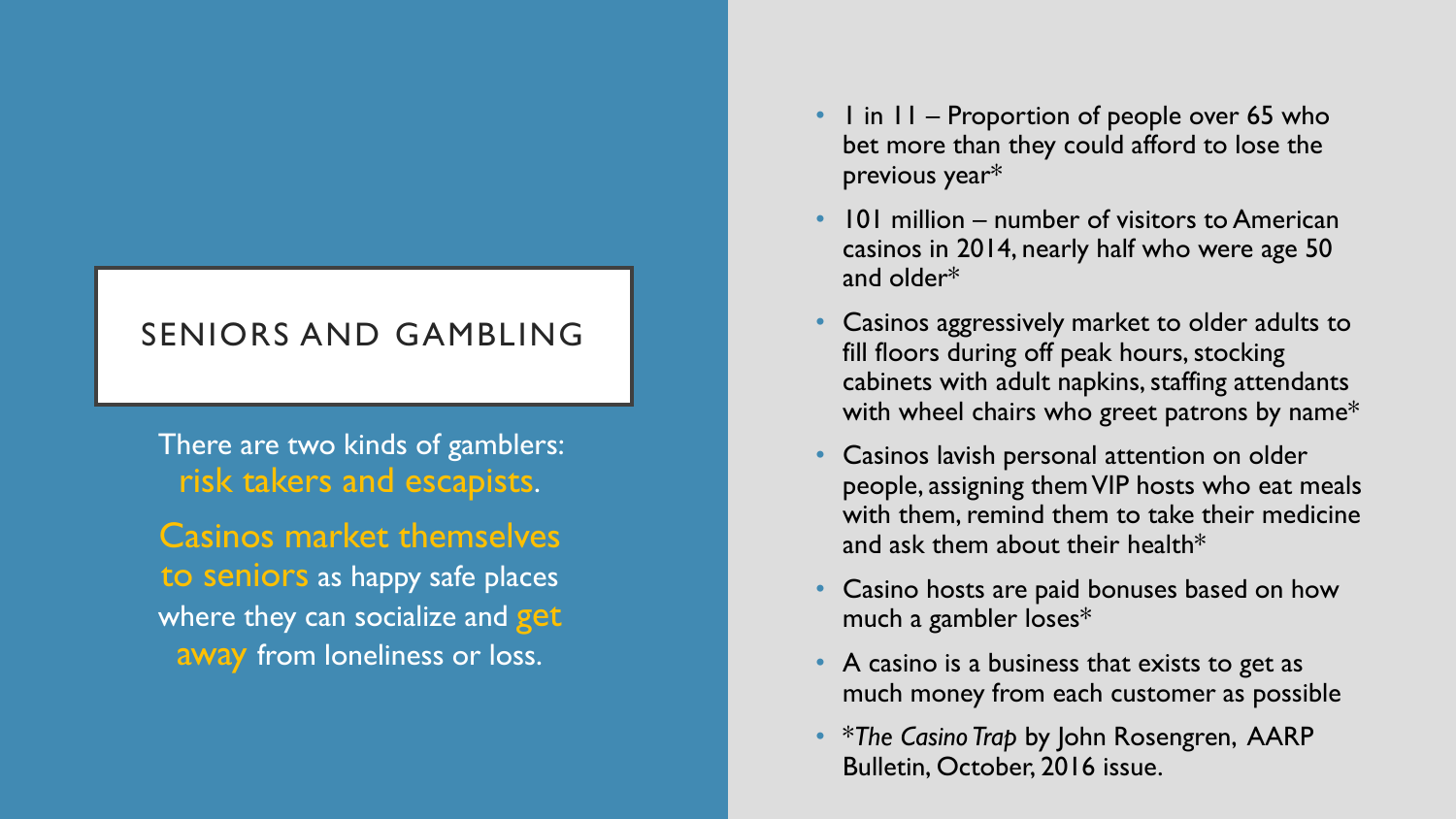## SENIORS AND SLOTS

#### NOT A "ONE-ARMED BANDIT" ANYMORE. . .

- Slot machines are highly engineered electronic gaming devices that are designed to produce maximum levels of revenue for casinos by maximizing the amount of time spent on the machine
- Slot machines are the older person's favored form of gambling

#### TODAY'S SLOT MACHINES ARE "ELECTRONIC CRACK"\*

- Electronic slot machines are designed to keep people playing until their money is gone
- \*In 2001, Dr. Hans Breiter of Massachusetts General Hospital in Boston studied the brains of people playing slot machines, and found, using MRI, neural circuits firing in a way similar to someone using cocaine.
- An older person with cognitive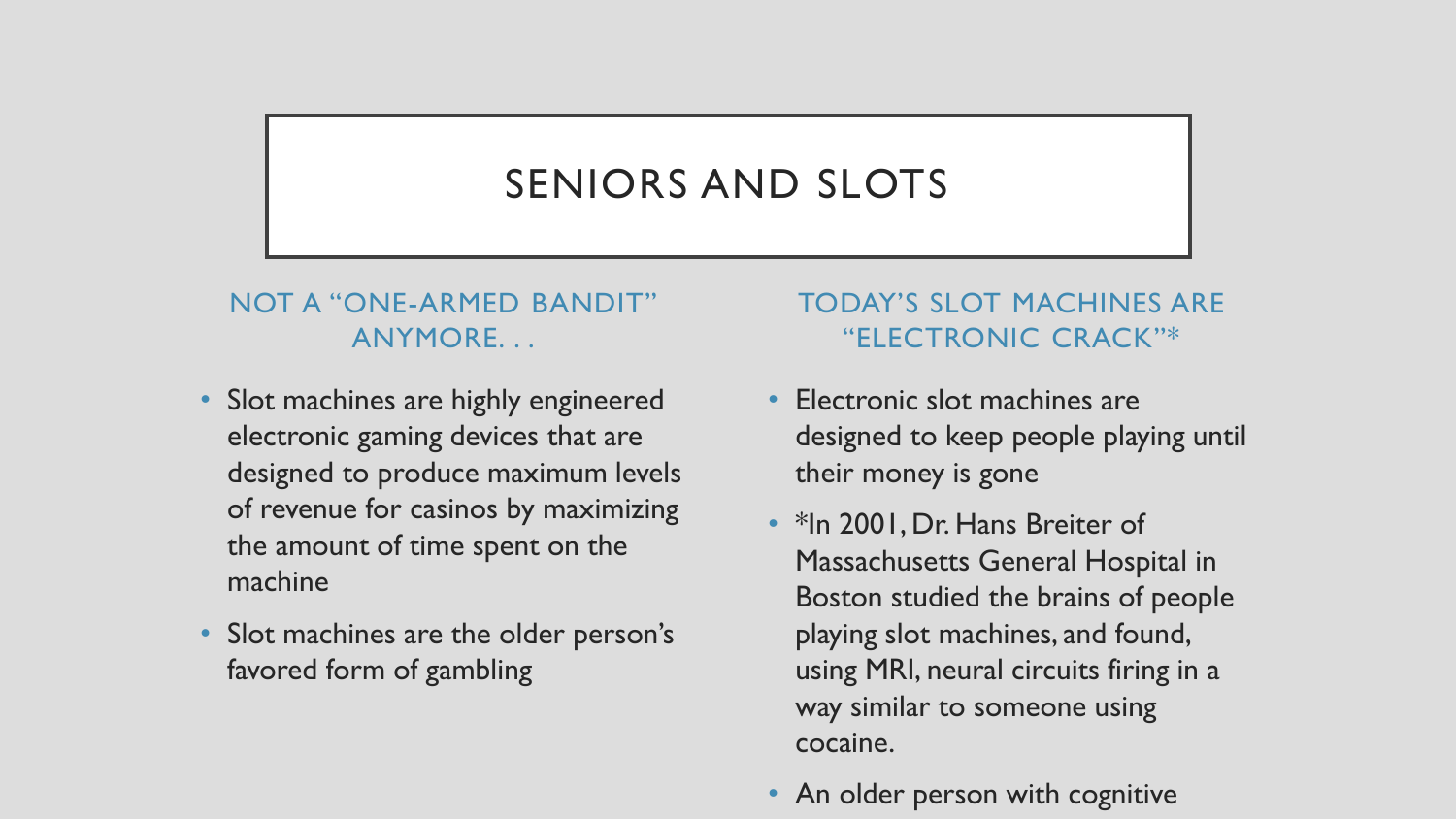# SENIORS AND CASINOS

#### CASINOS OPEN IN STATES WITH HIGH NUMBERS OF OLDER AMERICANS

- Florida
- Pennsylvania
- New York
- Michigan
- Ohio
- West Virginia

#### OLDER AMERICANS ARE GOOD FOR CASINOS

- Keep thousands of slots operating during slower day time hours
- Older people favor the highly addictive slot machine, which are "computerized machines that use light, sound, and repetitive motion to create a hypnotic 'zone' where players lose track of time and money\*

\*Natasha Dow Schull, *"Addiction by Design,: Machine Gambling in Las Vegas" Princeton, N.J. Princeton University Press, 2012.*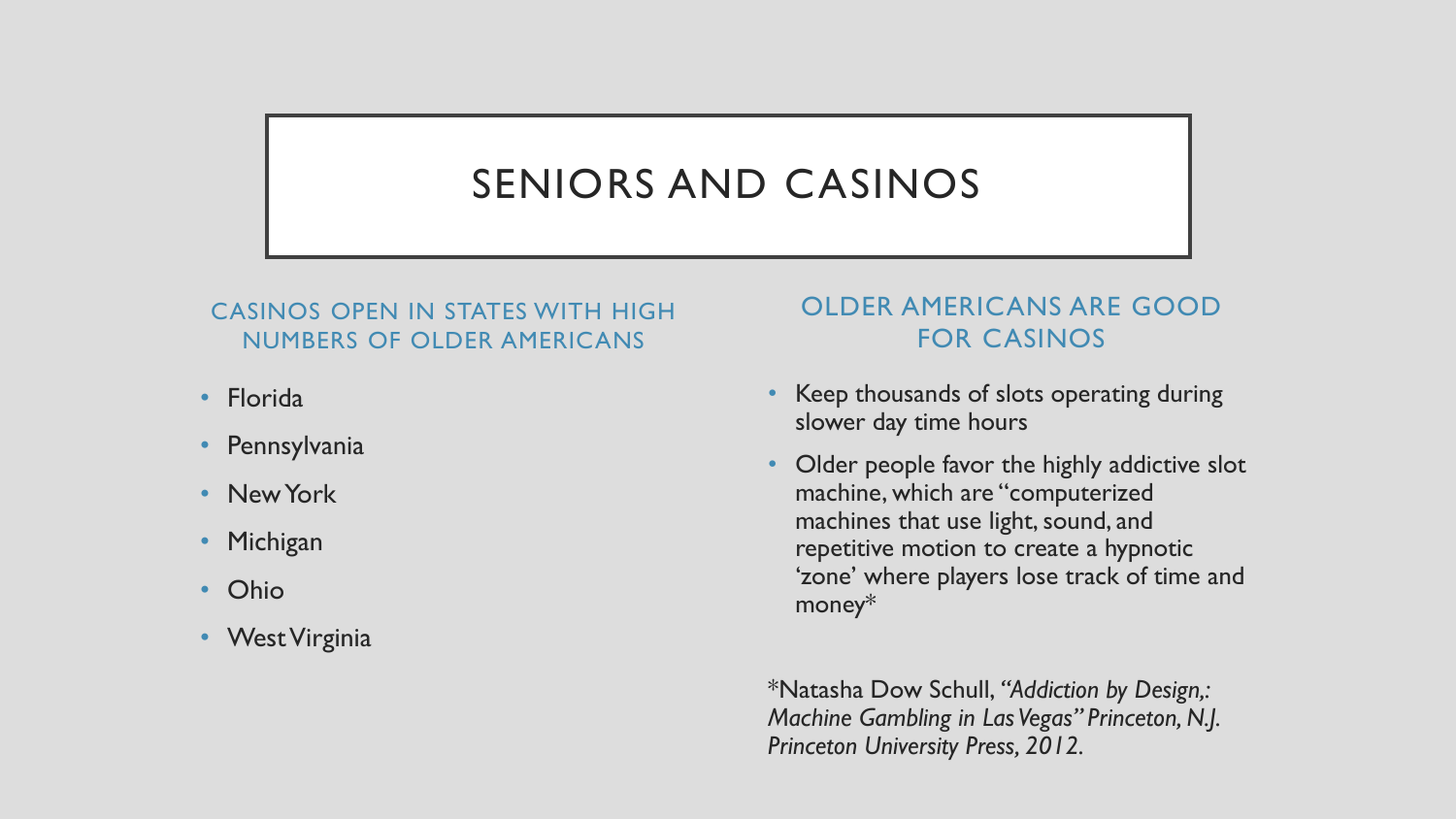### THE RISK TAKERS MALES, AGE 18 -24

Online daily fantasy sports (DFS) claims the time, attention and money of young adult males, age 18 -24, in increasing numbers as the industry advertises large winnings for average guys who pay entry fees to select winning line -ups of imaginary teams, composed of real players, playing real games.

### The Opposite Is True

- Daily Fantasy Sport industry, such as Fanduel /DraftKings, needs hundreds of thousands of average guys paying entry fees to fund winnings for a few power players, known in gambling circles as "sharks"
- Average guys are the minnows feeding the sharks . . .
- because the DFS industry profits more from sharks than minnows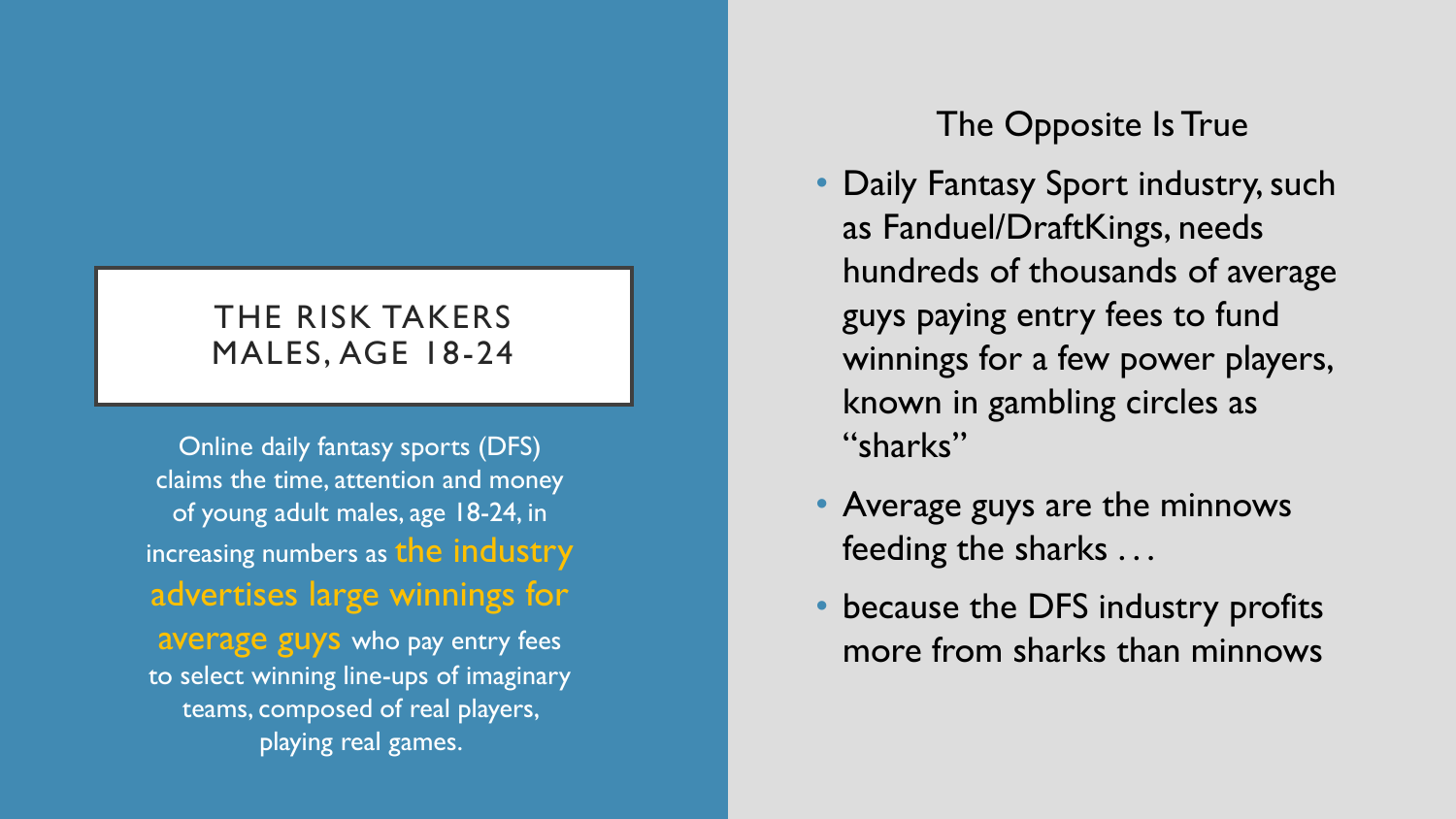NO MATTER WHO YOU ARE, MODERN GAMBLING IS DESIGNED TO KEEP YOU PLAYING LONGER, LOSING LONGER, TO BE AS PROFITABLE AS POSSIBLE

#### THE LONGER YOU PLAY, THE MORE YOU LOSE. . .

- Myth: "I know I will win again because I won once."
- Fact: Software engineers design gambling machines to keep people wagering by letting them win occasionally, creating the illusion that the gambler is winning when, in reality, the gambler is losing. This is known as "losses disguised as wins."

#### THE MORE PROFITABLE YOU ARE

- Myth: "If I play more than one slot machine, one hand of poker or DFS game, I increase my chances of winning."
- Fact: A gambler may win more often playing multiple games – but make no mistake, a gambler will spend more and lose more doing so. Over time, the more you gamble, the more you lose.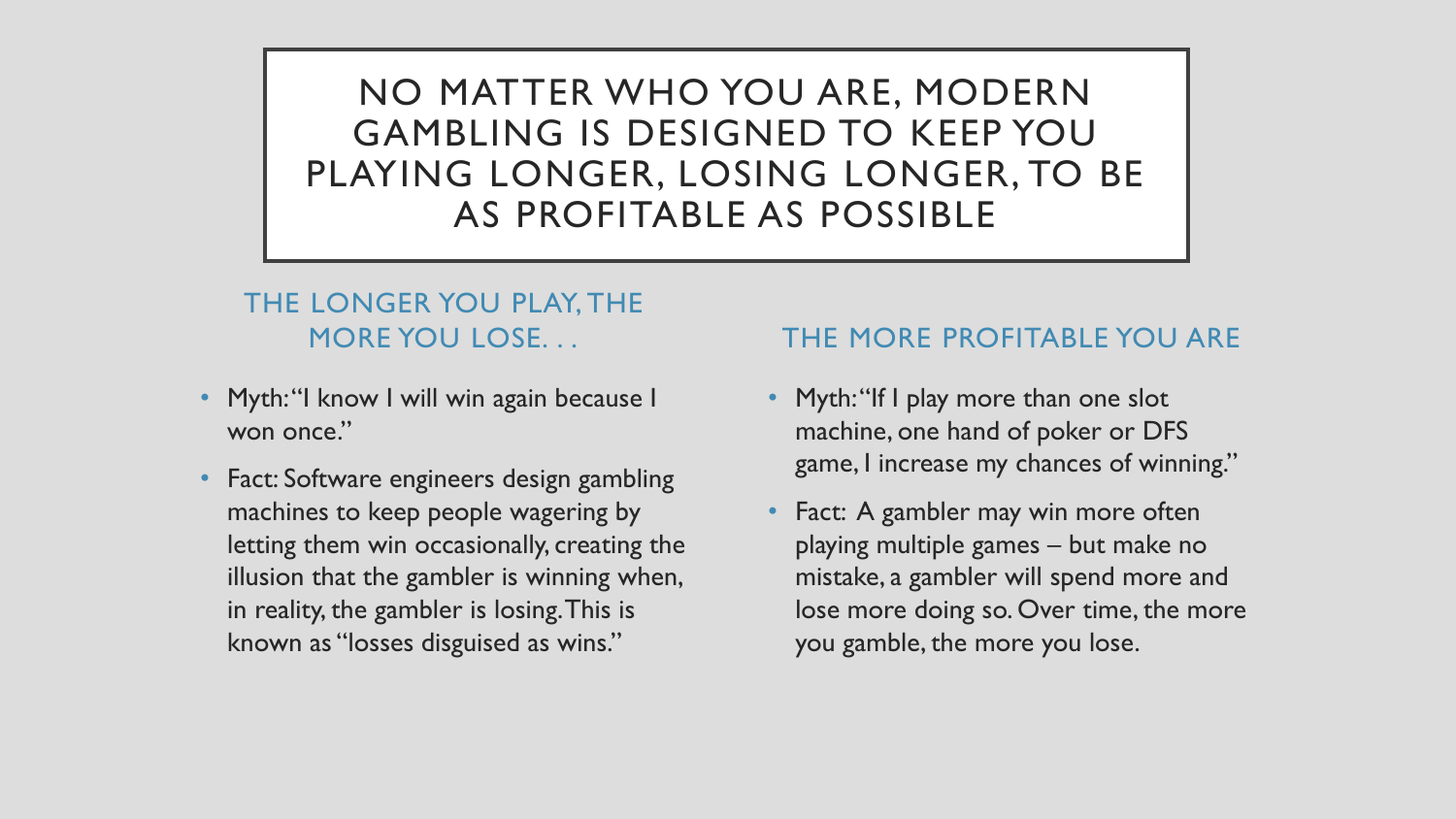# MANY NEBRASKANS GAMBLE FOR FUN

But the gambling is designed to keep gambling going because the longer you gamble, the more you lose